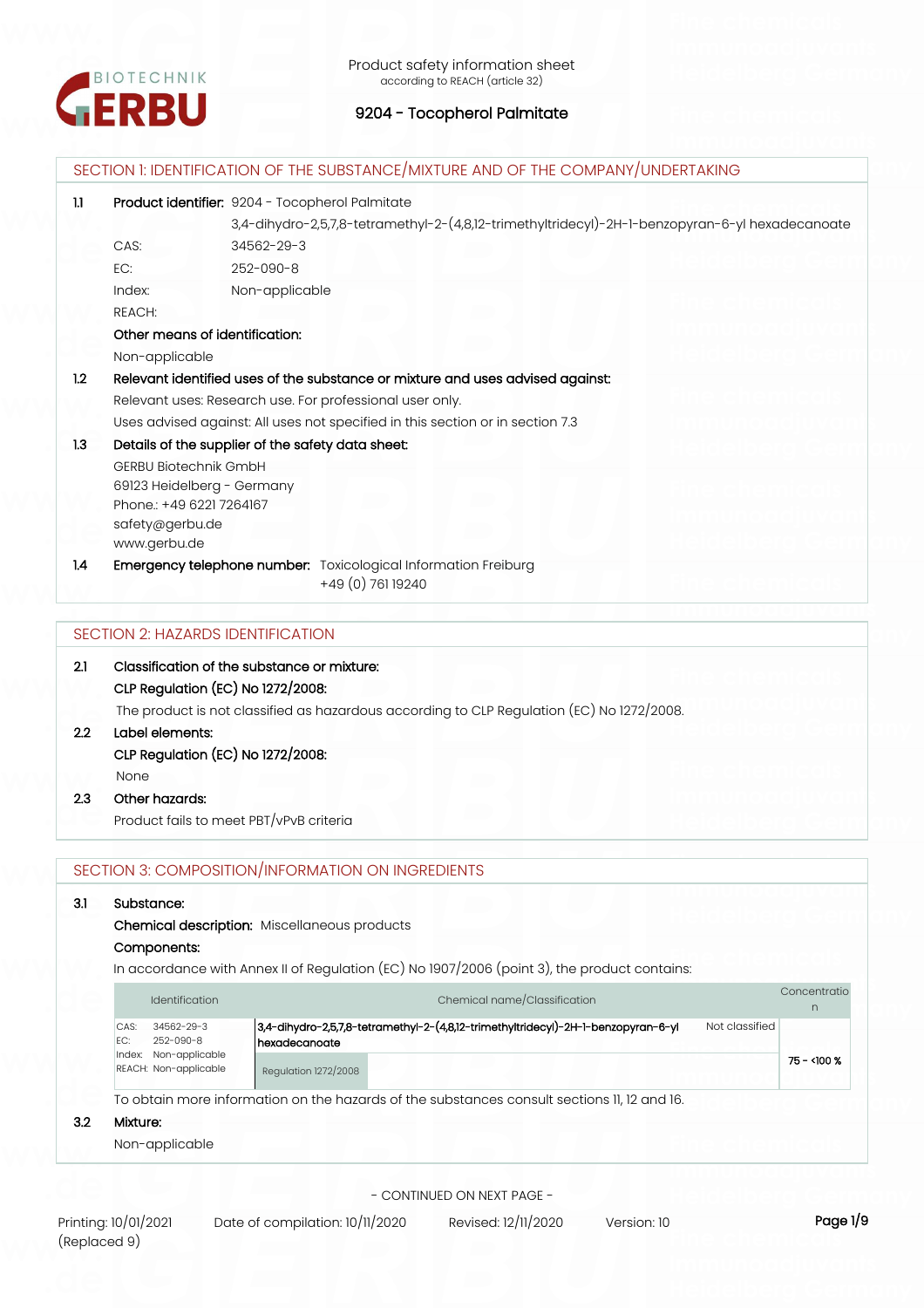

# SECTION 4: FIRST AID MEASURES

#### **4.1 Description of first aid measures:**

Consult a doctor in case of discomfort showing the SDS for the product.

# **By inhalation:**

In case of symptoms, move the person affected into fresh air.

#### **By skin contact:**

In case of contact it is recommended to clean the affected area thoroughly with water and neutral soap. In case of changes to the skin (stinging, redness, rashes, blisters,…), seek medical advice with this Safety data Sheet

#### **By eye contact:**

Rinse with water until the product has been eliminated. In case of problems, consult a doctor showing the SDS for the product.

#### **By ingestion/aspiration:**

In case of consumption in large quantities, it is recommended to seek medical assistance.

**4.2 Most important symptoms and effects, both acute and delayed:**

Acute and delayed effects are indicated in sections 2 and 11.

# **4.3 Indication of any immediate medical attention and special treatment needed:**

Non-applicable

#### SECTION 5: FIREFIGHTING MEASURES

### **5.1 Extinguishing media:**

#### **Suitable extinguishing media:**

Product is non-flammable, with a low risk of fire due to the flammabliity characteristics of the product in normal conditions of storage, handling and use. In the case of the existence of sustained combustion as a result of improper handling, storage or use any type of extinguishing agent can be used (ABC Powder, water,...)

#### **Unsuitable extinguishing media:**

Non-applicable

### **5.2 Special hazards arising from the substance or mixture:**

Due to its inflammable nature, the product does not present a fire risk under normal conditions of storage, handling and use.

#### **5.3 Advice for firefighters:**

Depending on the magnitude of the fire it may be necessary to use full protective clothing and self-contained breathing apparatus (SCBA). Minimum emergency facilities and equipment should be available (fire blankets, portable first aid kit,...) in accordance with Directive 89/654/EC.

#### **Additional provisions:**

Act in accordance with the Internal Emergency Plan and the Information Sheets on actions to take after an accident or other emergencies. Eliminate all sources of ignition. In case of fire, cool the storage containers and tanks for products susceptible to combustion, explosion or BLEVE as a result of high temperatures. Avoid spillage of the products used to extinguish the fire into an aqueous medium.

# SECTION 6: ACCIDENTAL RELEASE MEASURES

### **6.1 Personal precautions, protective equipment and emergency procedures:**

Isolate leaks provided that there is no additional risk for the people performing this task.

#### **6.2 Environmental precautions:**

This product is not classified as hazardous to the environment. Keep product away from drains, surface and ground water.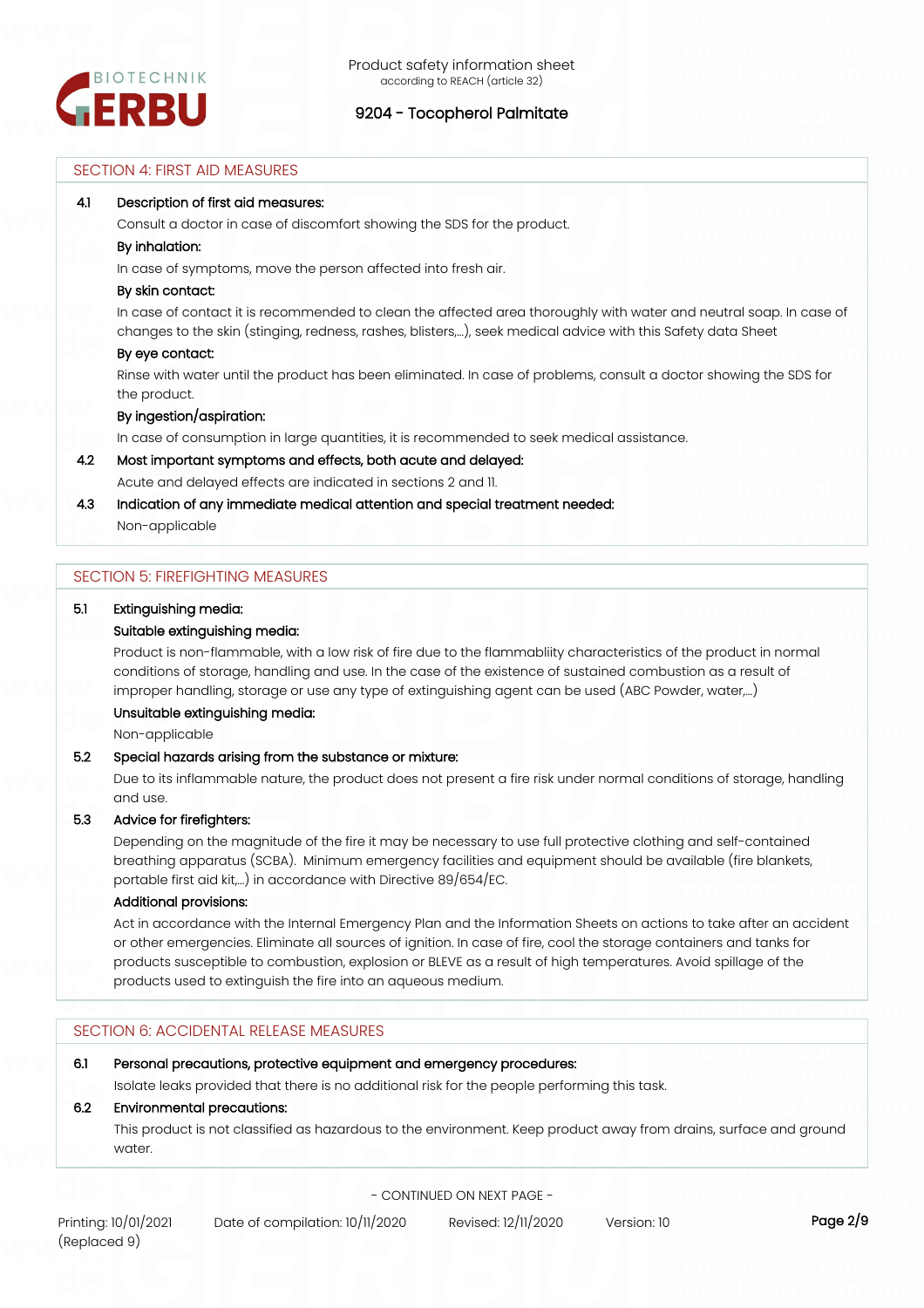

# SECTION 6: ACCIDENTAL RELEASE MEASURES (continued)

**6.3 Methods and material for containment and cleaning up:**

It is recommended:

**6.4 Reference to other sections:**

See sections 8 and 13.

# SECTION 7' HANDLING AND STORAGE

#### **7.1 Precautions for safe handling:**

A.- Precautions for safe manipulation

Comply with the current legislation concerning the prevention of industrial risks. Keep containers hermetically sealed. Control spills and residues, destroying them with safe methods (section 6). Avoid leakages from the container. Maintain order and cleanliness where dangerous products are used.

B.- Technical recommendations for the prevention of fires and explosions

It is recommended to transfer at a slow speed to avoid the creation of electrostatic charges that could affect flammable products. Consult section 10 for conditions and materials that should be avoided.

- C.- Technical recommendations to prevent ergonomic and toxicological risks
- Do not eat or drink during the process, washing hands afterwards with suitable cleaning products.
- D.- Technical recommendations to prevent environmental risks

It is not necessary to take special measures to prevent environmental risks. For more information see subsection 6.2

# **7.2 Conditions for safe storage, including any incompatibilities:**

A.- Technical measures for storage

Store in a cool, dry, well-ventilated location

B.- General conditions for storage

Avoid sources of heat, radiation, static electricity and contact with food. For additional information see subsection 10.5

### **7.3 Specific end use(s):**

Except for the instructions already specified it is not necessary to provide any special recommendation regarding the uses of this product.

# SECTION 8: EXPOSURE CONTROLS/PERSONAL PROTECTION

### **8.1 Control parameters:**

Substances whose occupational exposure limits have to be monitored in the workplace:

There are no occupational exposure limits for the substances contained in the product

# **DNEL (Workers):**

Non-applicable

# **DNEL (General population):**

Non-applicable

**PNEC:**

Non-applicable

# **8.2 Exposure controls:**

A.- General security and hygiene measures in the work place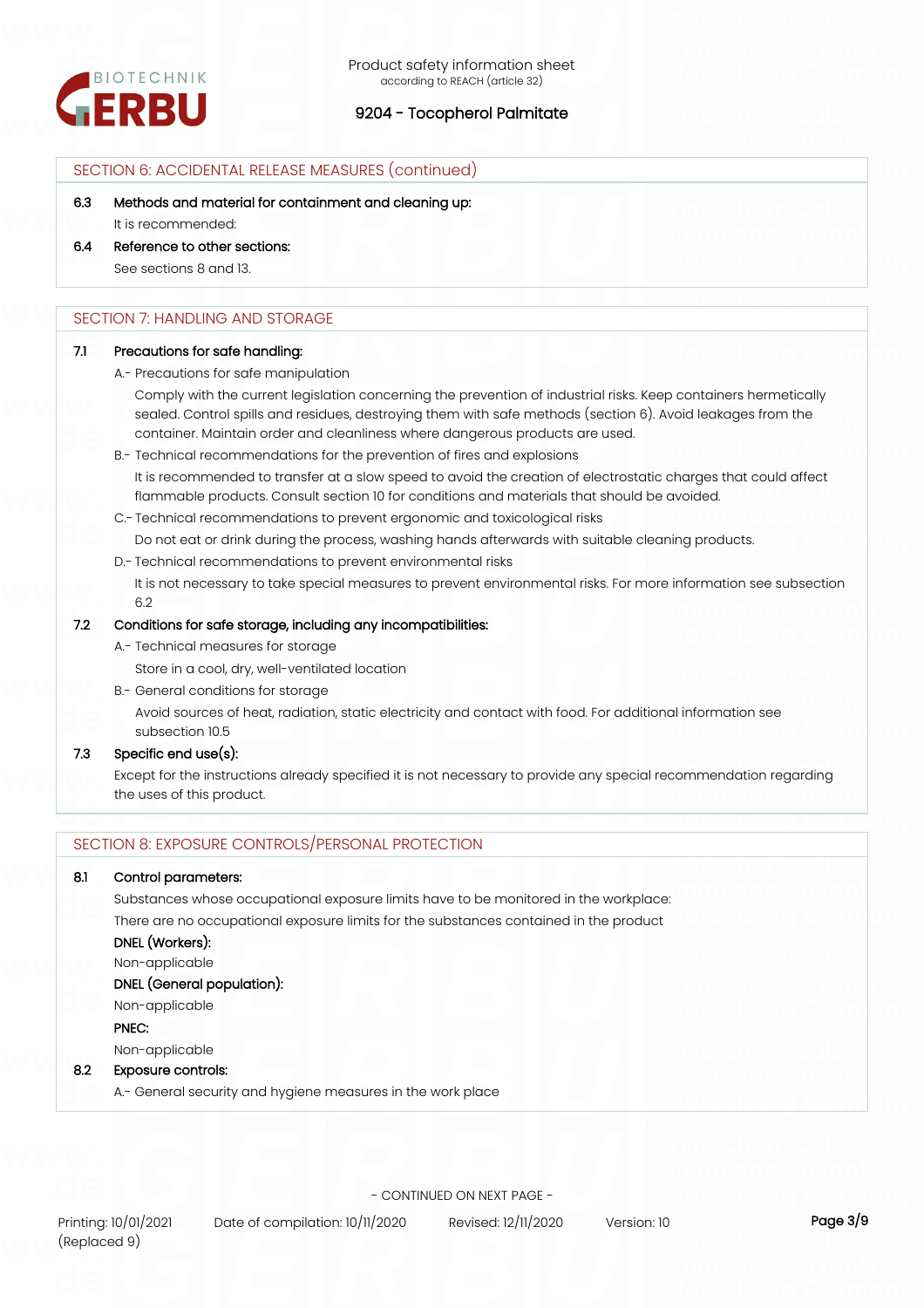

# SECTION 8: EXPOSURE CONTROLS/PERSONAL PROTECTION (continued)

As a preventative measure it is recommended to use basic Personal Protective Equipment, with the corresponding <<CE marking>> in accordance with Regulation (EU) 2016/425. For more information on Personal Protective Equipment (storage, use, cleaning, maintenance, class of protection,…) consult the information leaflet provided by the manufacturer. For more information see subsection 7.1. All information contained herein is a recommendation which needs some specification from the labour risk prevention services as it is not known whether the company has additional measures at its disposal.

#### B.- Respiratory protection

The use of protection equipment will be necessary if a mist forms or if the occupational exposure limits are exceeded.

C.- Specific protection for the hands

Non-applicable

- D.- Ocular and facial protection
- Non-applicable
- E.- Body protection Non-applicable
- F.- Additional emergency measures

It is not necessary to take additional emergency measures.

### **Environmental exposure controls:**

In accordance with the community legislation for the protection of the environment it is recommended to avoid environmental spillage of both the product and its container. For additional information see subsection 7.1.D

### **Volatile organic compounds:**

With regard to Directive 2010/75/EU, this product has the following characteristics:

| $V.O.C.$ (Supply):        | 0 % weight                    |
|---------------------------|-------------------------------|
| V.O.C. density at 20 °C:  | 0 kg/m <sup>3</sup> $(0 g/L)$ |
| Average carbon number:    | Non-applicable                |
| Average molecular weight: | Non-applicable                |

# SECTION 9: PHYSICAL AND CHEMICAL PROPERTIES

### **9.1 Information on basic physical and chemical properties:**

For complete information see the product datasheet.

| Appearance:                                                                                        |                  |  |
|----------------------------------------------------------------------------------------------------|------------------|--|
| Physical state at 20 °C:                                                                           | Not available    |  |
| Appearance:                                                                                        | Not available    |  |
| Colour:                                                                                            | Not available    |  |
| Odour:                                                                                             | Not available    |  |
| Odour threshold:                                                                                   | Non-applicable * |  |
| Volatility:                                                                                        |                  |  |
| Boiling point at atmospheric pressure:                                                             | Non-applicable * |  |
| Vapour pressure at 20 °C:                                                                          | Non-applicable * |  |
| Vapour pressure at 50 °C:                                                                          | Non-applicable * |  |
| Evaporation rate at 20 °C:                                                                         | Non-applicable * |  |
| Product description:                                                                               |                  |  |
| Density at 20 °C:                                                                                  | Non-applicable * |  |
| *Not relevant due to the nature of the product, not providing information property of its hazards. |                  |  |
|                                                                                                    |                  |  |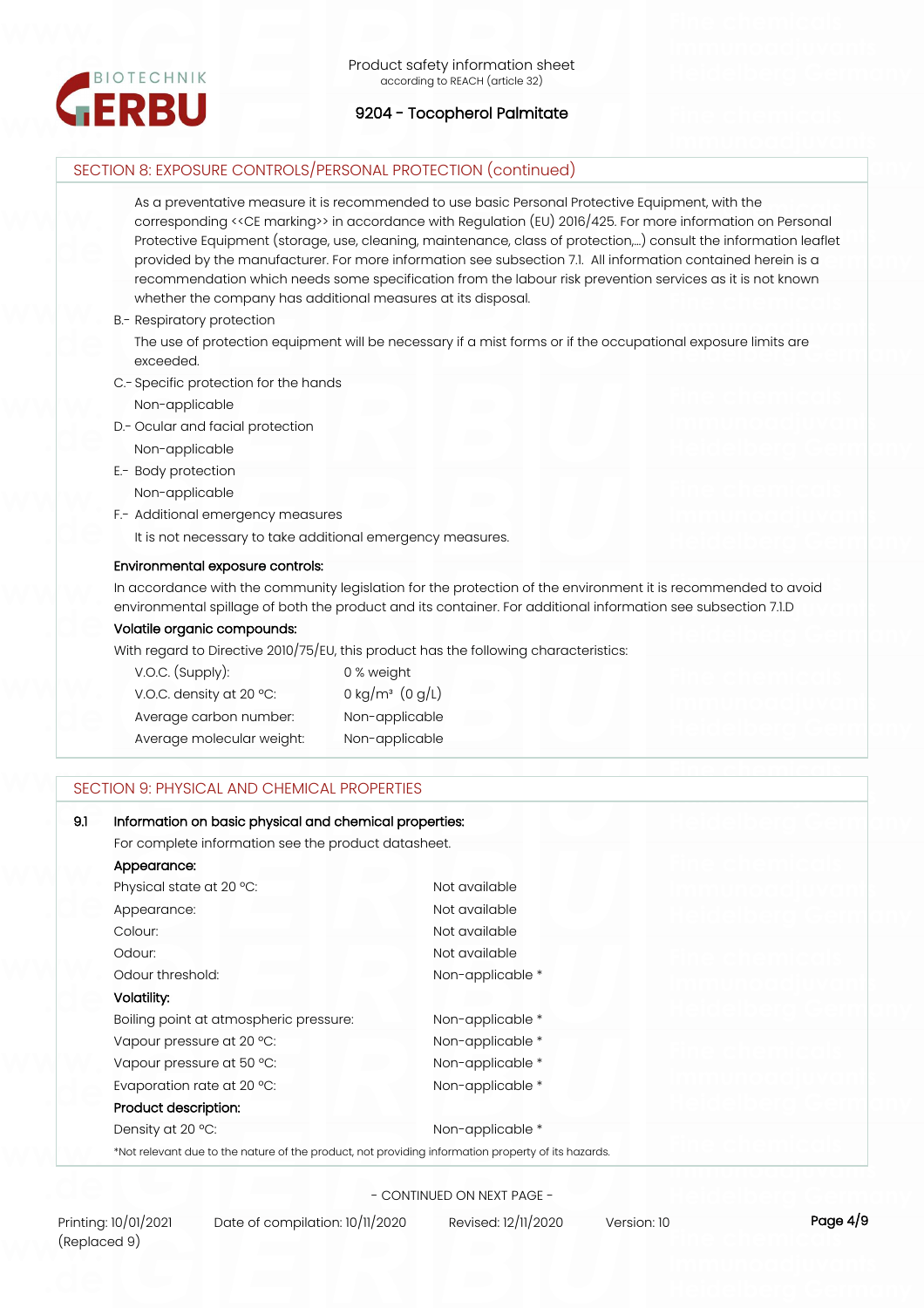

| Relative density at 20 °C:                                                                         | Non-applicable *                                                                                            |
|----------------------------------------------------------------------------------------------------|-------------------------------------------------------------------------------------------------------------|
| Dynamic viscosity at 20 °C:                                                                        | Non-applicable *                                                                                            |
| Kinematic viscosity at 20 °C:                                                                      | Non-applicable *                                                                                            |
| Kinematic viscosity at 40 °C:                                                                      | Non-applicable *                                                                                            |
| Concentration:                                                                                     | Non-applicable *                                                                                            |
| pH:                                                                                                | Non-applicable *                                                                                            |
| Vapour density at 20 °C:                                                                           | Non-applicable *                                                                                            |
| Partition coefficient n-octanol/water 20 °C:                                                       | Non-applicable *                                                                                            |
| Solubility in water at 20 °C:                                                                      |                                                                                                             |
| Solubility properties:                                                                             | Non-applicable *                                                                                            |
| Decomposition temperature:                                                                         | Non-applicable *                                                                                            |
| Melting point/freezing point:                                                                      | Non-applicable *                                                                                            |
| Explosive properties:                                                                              | Non-applicable *                                                                                            |
| Oxidising properties:                                                                              | Non-applicable *                                                                                            |
| Flammability:                                                                                      |                                                                                                             |
| Flash Point:                                                                                       | Non-applicable                                                                                              |
| Heat of combustion:                                                                                | Non-applicable *                                                                                            |
| Flammability (solid, gas):                                                                         | Non-applicable *                                                                                            |
| Autoignition temperature:                                                                          | Non-applicable *                                                                                            |
| Lower flammability limit:                                                                          | Non-applicable *                                                                                            |
| Upper flammability limit:                                                                          | Non-applicable *                                                                                            |
| Explosive:                                                                                         |                                                                                                             |
| Lower explosive limit:                                                                             | Non-applicable *                                                                                            |
| Upper explosive limit:                                                                             | Non-applicable *                                                                                            |
| Other information:                                                                                 |                                                                                                             |
| Surface tension at 20 °C:                                                                          | Non-applicable *                                                                                            |
| Refraction index:                                                                                  | Non-applicable *                                                                                            |
| *Not relevant due to the nature of the product, not providing information property of its hazards. |                                                                                                             |
|                                                                                                    |                                                                                                             |
| SECTION 10: STABILITY AND REACTIVITY                                                               |                                                                                                             |
| Reactivity:                                                                                        |                                                                                                             |
| section 7.                                                                                         | No hazardous reactions are expected because the product is stable under recommended storage conditions. See |

### **10.2 Chemical stability:**

Chemically stable under the conditions of storage, handling and use.

# **10.3 Possibility of hazardous reactions:**

Under the specified conditions, hazardous reactions that lead to excessive temperatures or pressure are not expected.

# **10.4 Conditions to avoid:**

Applicable for handling and storage at room temperature:

|      | Shock and friction      | Contact with air | Increase in temperature | Sunlight       | Humidity       |
|------|-------------------------|------------------|-------------------------|----------------|----------------|
|      | Not applicable          | Not applicable   | Not applicable          | Not applicable | Not applicable |
| 10.5 | Incompatible materials: |                  |                         |                |                |
|      |                         |                  |                         |                |                |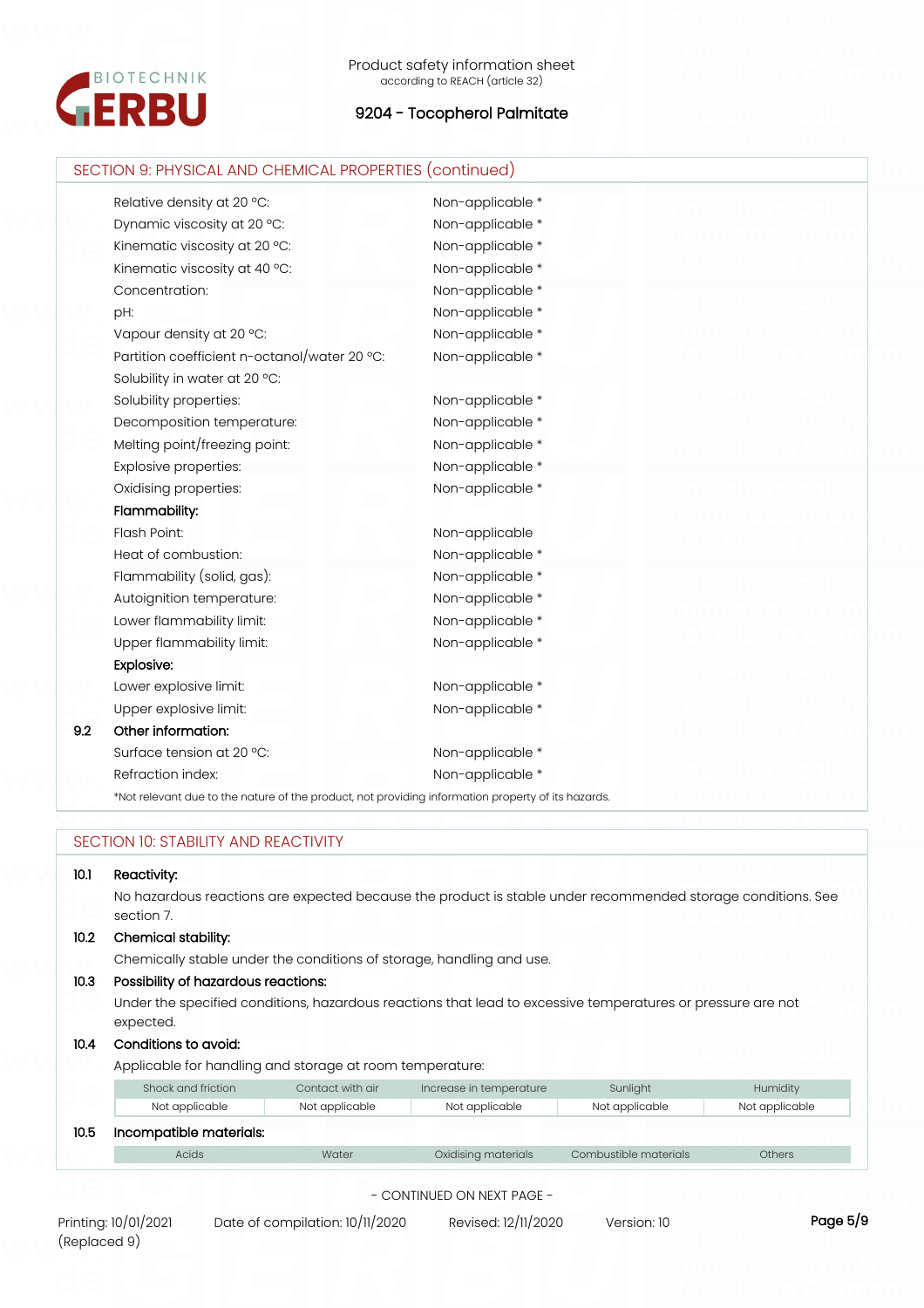

| SECTION 10: STABILITY AND REACTIVITY (continued) |                |                |                |                                  |
|--------------------------------------------------|----------------|----------------|----------------|----------------------------------|
| Avoid strong acids                               | Not applicable | Not applicable | Not applicable | Avoid alkalis or strong<br>bases |

#### **10.6 Hazardous decomposition products:**

See subsection 10.3, 10.4 and 10.5 to find out the specific decomposition products. Depending on the decomposition conditions, complex mixtures of chemical substances can be released: carbon dioxide (CO2), carbon monoxide and other organic compounds.

### SECTION 11: TOXICOLOGICAL INFORMATION

#### **11.1 Information on toxicological effects:**

LD50 oral > 2000 mg/kg (rat)

#### **Dangerous health implications:**

In case of exposure that is repetitive, prolonged or at concentrations higher than the recommended occupational exposure limits, adverse effects on health may result, depending on the means of exposure: A- Ingestion (acute effect):

- Acute toxicity : Based on available data, the classification criteria are not met
- Corrosivity/Irritability: Based on available data, the classification criteria are not met
- B- Inhalation (acute effect):
	- Acute toxicity : Based on available data, the classification criteria are not met
	- Corrosivity/Irritability: Based on available data, the classification criteria are not met
- C- Contact with the skin and the eyes (acute effect):
	- Contact with the skin: Based on available data, the classification criteria are not met
	- Contact with the eyes: Based on available data, the classification criteria are not met
- D- CMR effects (carcinogenicity, mutagenicity and toxicity to reproduction):
	- Carcinogenicity: Based on available data, the classification criteria are not met IARC: Non-applicable
	- Mutagenicity: Based on available data, the classification criteria are not met
	- Reproductive toxicity: Based on available data, the classification criteria are not met
- E- Sensitizing effects:
	- Respiratory: Based on available data, the classification criteria are not met
	- Cutaneous: Based on available data, the classification criteria are not met
- F- Specific target organ toxicity (STOT) single exposure:

Based on available data, the classification criteria are not met

- G- Specific target organ toxicity (STOT)-repeated exposure:
	- Specific target organ toxicity (STOT)-repeated exposure: Based on available data, the classification criteria are not met
	- Skin: Based on available data, the classification criteria are not met
- H- Aspiration hazard:

Based on available data, the classification criteria are not met

### **Other information:**

Non-applicable

#### **Specific toxicology information on the substances:**

Not available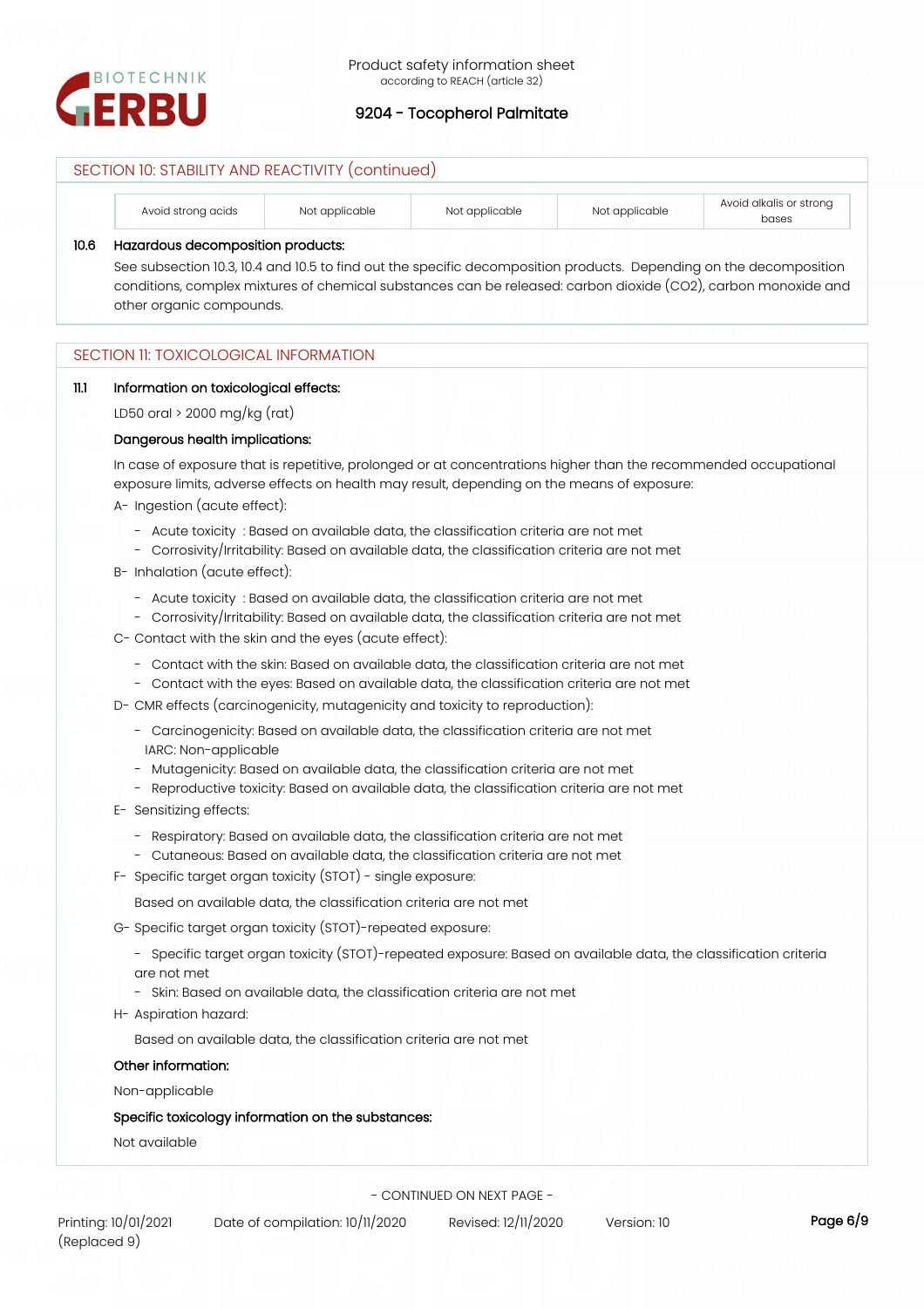

|      | <b>SECTION 12: ECOLOGICAL INFORMATION</b>                                                                       |  |
|------|-----------------------------------------------------------------------------------------------------------------|--|
|      | The experimental information related to the eco-toxicological properties of the product itself is not available |  |
| 12.1 | Toxicity:                                                                                                       |  |
|      | Not available                                                                                                   |  |
| 12.2 | Persistence and degradability:                                                                                  |  |
|      | Not available                                                                                                   |  |
| 12.3 | Bioaccumulative potential:                                                                                      |  |
|      | Not available                                                                                                   |  |
| 12.4 | Mobility in soil:                                                                                               |  |
|      | Not available                                                                                                   |  |
| 12.5 | Results of PBT and vPvB assessment:                                                                             |  |
|      | Product fails to meet PBT/vPvB criteria                                                                         |  |
| 12.6 | Other adverse effects:                                                                                          |  |
|      | Not described                                                                                                   |  |

### SECTION 13: DISPOSAL CONSIDERATIONS

#### **13.1 Waste treatment methods:**

| Code     | <b>Description</b>                                                               | Waste class (Regulation (EU) No<br>1357/2014) |
|----------|----------------------------------------------------------------------------------|-----------------------------------------------|
| 16 05 09 | discarded chemicals other than those mentioned in 16 05 06, 16 05 07 or 16 05 08 | Non dangerous                                 |
|          |                                                                                  |                                               |

### **Type of waste (Regulation (EU) No 1357/2014):**

Non-applicable

### **Waste management (disposal and evaluation):**

Consult the authorized waste service manager on the assessment and disposal operations in accordance with Annex 1 and Annex 2 (Directive 2008/98/EC, The Waste Regulations 2011, 2011 No. 988). As under 15 01 (2014/955/EU) of the code and in case the container has been in direct contact with the product, it will be processed the same way as the actual product. Otherwise, it will be processed as non-dangerous residue. We do not recommended disposal down the drain. See paragraph 6.2.

#### **Regulations related to waste management:**

In accordance with Annex II of Regulation (EC) No 1907/2006 (REACH) the community or state provisions related to waste management are stated

Community legislation: Directive 2008/98/EC, 2014/955/EU, Regulation (EU) No 1357/2014

# SECTION 14: TRANSPORT INFORMATION

This product is not regulated for transport (ADR/RID,IMDG,IATA)

# SECTION 15: REGULATORY INFORMATION

# Candidate substances for authorisation under the Regulation (EC) No 1907/2006 (REACH): Non-applicable Substances included in Annex XIV of REACH ("Authorisation List") and sunset date: Non-applicable Regulation (EC) No 1005/2009, about substances that deplete the ozone layer: Non-applicable Article 95, REGULATION (EU) No 528/2012: Non-applicable REGULATION (EU) No 649/2012, in relation to the import and export of hazardous chemical products: Non-applicable **15.1 Safety, health and environmental regulations/legislation specific for the substance or mixture: Seveso III:**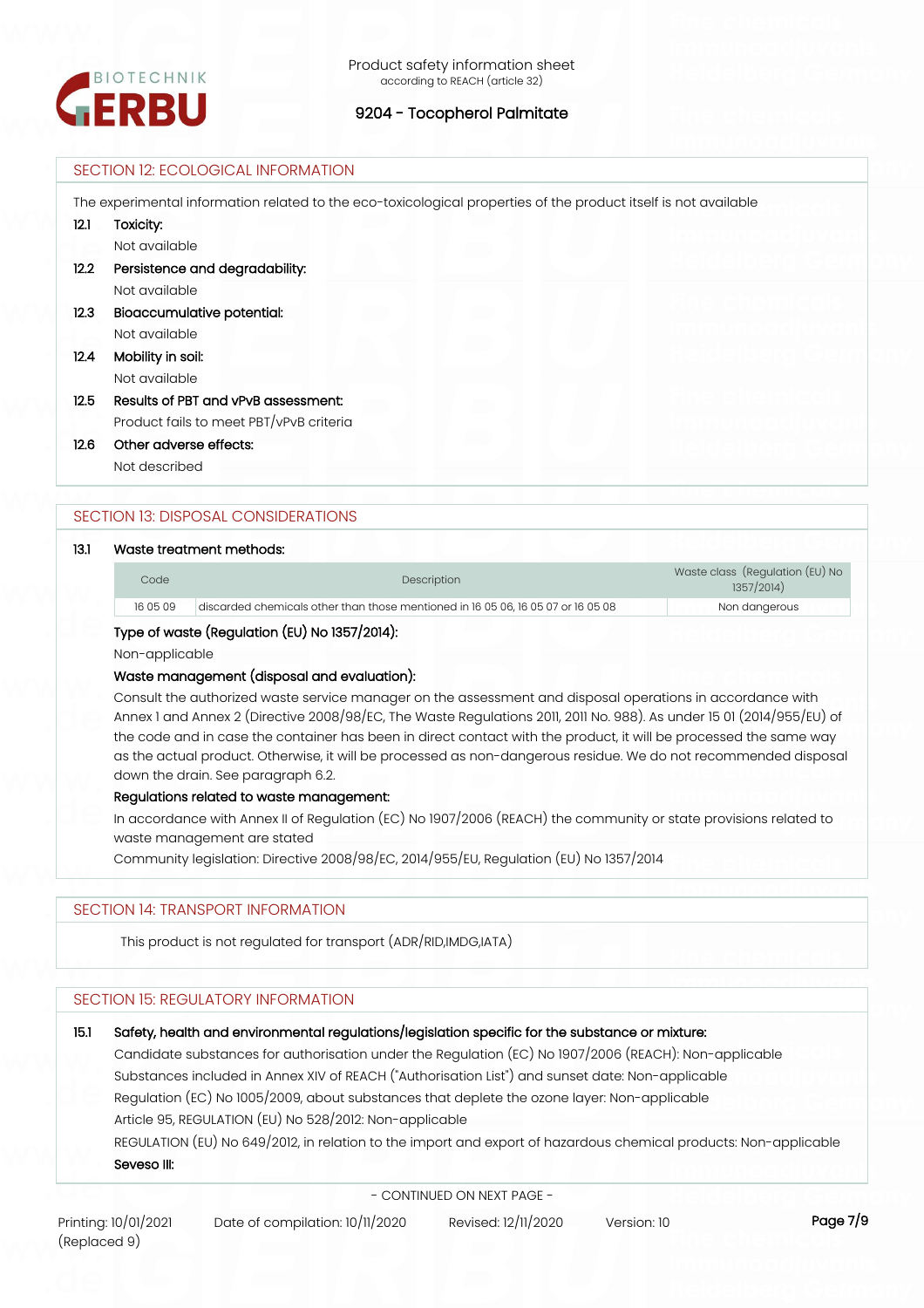

# SECTION 15: REGULATORY INFORMATION (continued)

#### Non-applicable

**Limitations to commercialisation and the use of certain dangerous substances and mixtures (Annex XVII REACH, etc ….):**

Non-applicable

#### **Specific provisions in terms of protecting people or the environment:**

It is recommended to use the information included in this safety data sheet as a basis for conducting workplacespecific risk assessments in order to establish the necessary risk prevention measures for the handling, use, storage and disposal of this product.

#### **Other legislation:**

The Carriage of Dangerous Goods and Use of Transportable Pressure Equipment Regulations 2009 (CDG 2009), SI 2009 No 1348

The Carriage of Dangerous Goods and Use of Transportable Pressure Equipment (Amendment) Regulations 2011, 2011 No. 1885

Control of Substances Hazardous to Health Regulations 2002 (as amended) EH40/2005 Workplace exposure limits

The Waste Regulations 2011, 2011 No. 988

#### **15.2 Chemical safety assessment:**

The supplier has not carried out evaluation of chemical safety.

### SECTION 16: OTHER INFORMATION

#### **Legislation related to safety data sheets:**

This safety data sheet has been designed in accordance with ANNEX II-Guide to the compilation of safety data sheets of Regulation (EC) No 1907/2006 (Regulation (EC) No 2015/830)

#### **Modifications related to the previous Safety Data Sheet which concerns the ways of managing risks.:**

Non-applicable

#### **Texts of the legislative phrases mentioned in section 3:**

The phrases indicated do not refer to the product itself; they are present merely for informative purposes and refer to the individual components which appear in section 3

#### **CLP Regulation (EC) No 1272/2008:**

Non-applicable

#### **Advice related to training:**

Minimal training is recommended in order to prevent industrial risks for staff using this product and to facilitate their comprehension and interpretation of this safety data sheet, as well as the label on the product.

#### **Principal bibliographical sources:**

http://echa.europa.eu

http://eur-lex.europa.eu

#### **Abbreviations and acronyms:**

Printing: 10/01/2021 Date of compilation: 10/11/2020 Revised: 12/11/2020 Version: 10 **Page 8/9**